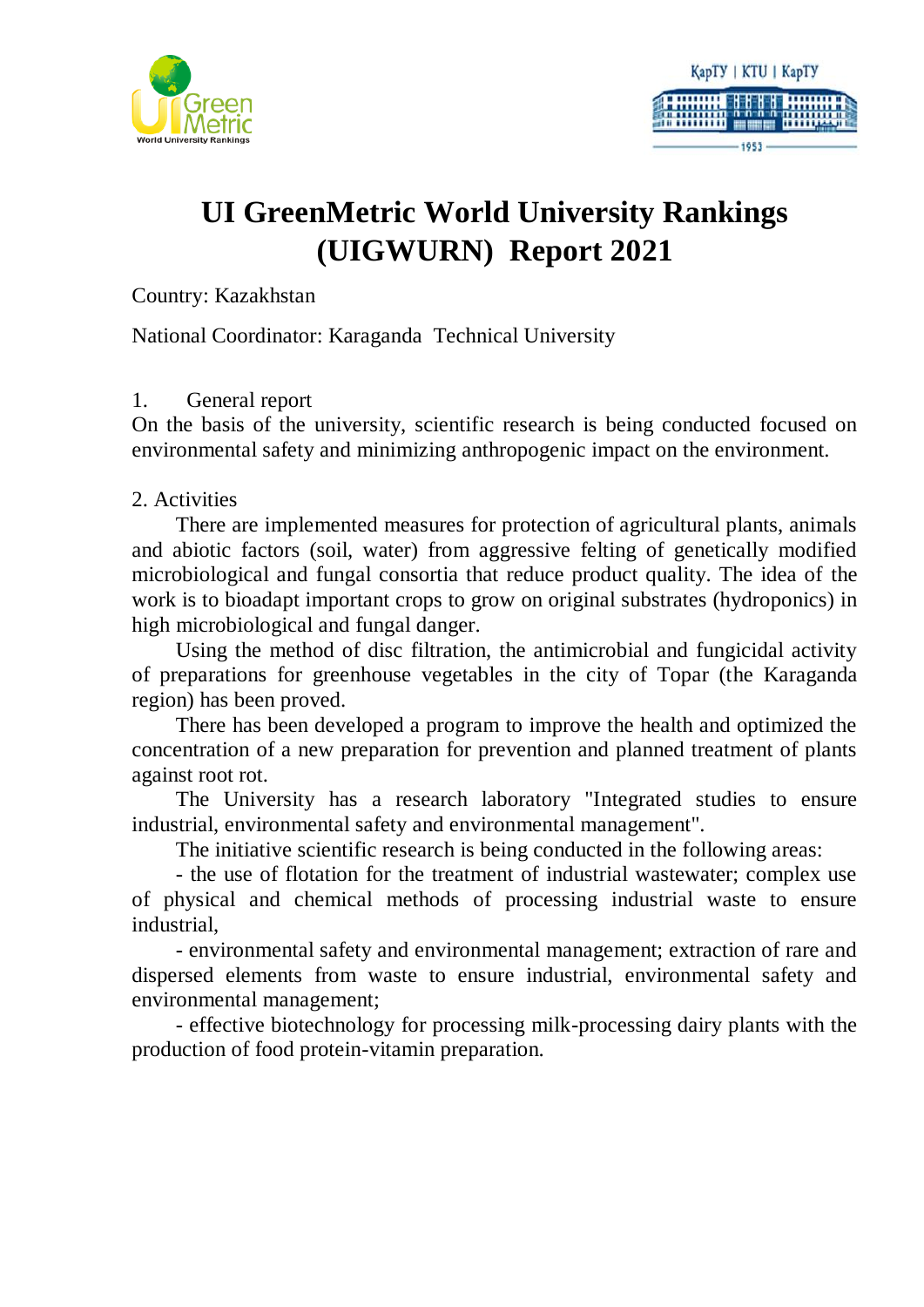

### 3. Table of activities

| No. | Date              | Activity                                                                                                                                                                                                                                                                                                                                                                                       | Report                                                                                                                                                                                                                                                                                                                                                                                                                                                                                                                                                                                                                                                | Photo |
|-----|-------------------|------------------------------------------------------------------------------------------------------------------------------------------------------------------------------------------------------------------------------------------------------------------------------------------------------------------------------------------------------------------------------------------------|-------------------------------------------------------------------------------------------------------------------------------------------------------------------------------------------------------------------------------------------------------------------------------------------------------------------------------------------------------------------------------------------------------------------------------------------------------------------------------------------------------------------------------------------------------------------------------------------------------------------------------------------------------|-------|
| 1.  |                   | March 13 Participation in the<br>- 14, 2021 XII Republican<br>student Olympiad<br>"Life safety and<br>environmental<br>protection".                                                                                                                                                                                                                                                            | The<br>organizers<br>of<br>the<br>Republican<br>Olympiad<br>and<br>members of the jury from<br>among the highly qualified<br>teachers of the<br>university<br>noted the high level of training<br>of students.<br>Scientific<br>advisers<br>and<br>students who passed to the<br>final stage received letters of<br>thanks for participating in the<br>Olympiad.                                                                                                                                                                                                                                                                                      |       |
| 2.  | March 20,<br>2021 | Teleconference -<br>lectures<br>"Sustainable<br>Development.<br>Environmental<br>aspect "with the<br>Interuniversity<br>Academic<br><b>Navigation Center</b><br>for mining and<br>geological<br>specialties on the<br>basis of the State<br>Geological<br>Museum named<br>after V.I.<br><b>Vernadsky RAS</b><br>with the support of of<br>the Academy of<br><b>Mining Sciences</b><br>(Moscow) | educational<br>Higher<br>institutions, representatives of<br>the<br>leading<br>commodity<br>companies<br>the<br><b>CIS</b><br>of<br>countries also took part in the<br>Teleconference.<br>One of the priority areas of<br>activity of the Interuniversity<br>Academic Navigation Center<br>for the specialties of mining<br>and geological profile is the<br>implementation of the Project<br>formation<br>of<br>on<br>the<br>a<br>communication platform for<br>development<br>of<br>the<br>a<br>continuous education system<br>for young people in the field<br>geology<br>and<br>nature<br>fostering<br>management,<br>an<br>ecological worldview. |       |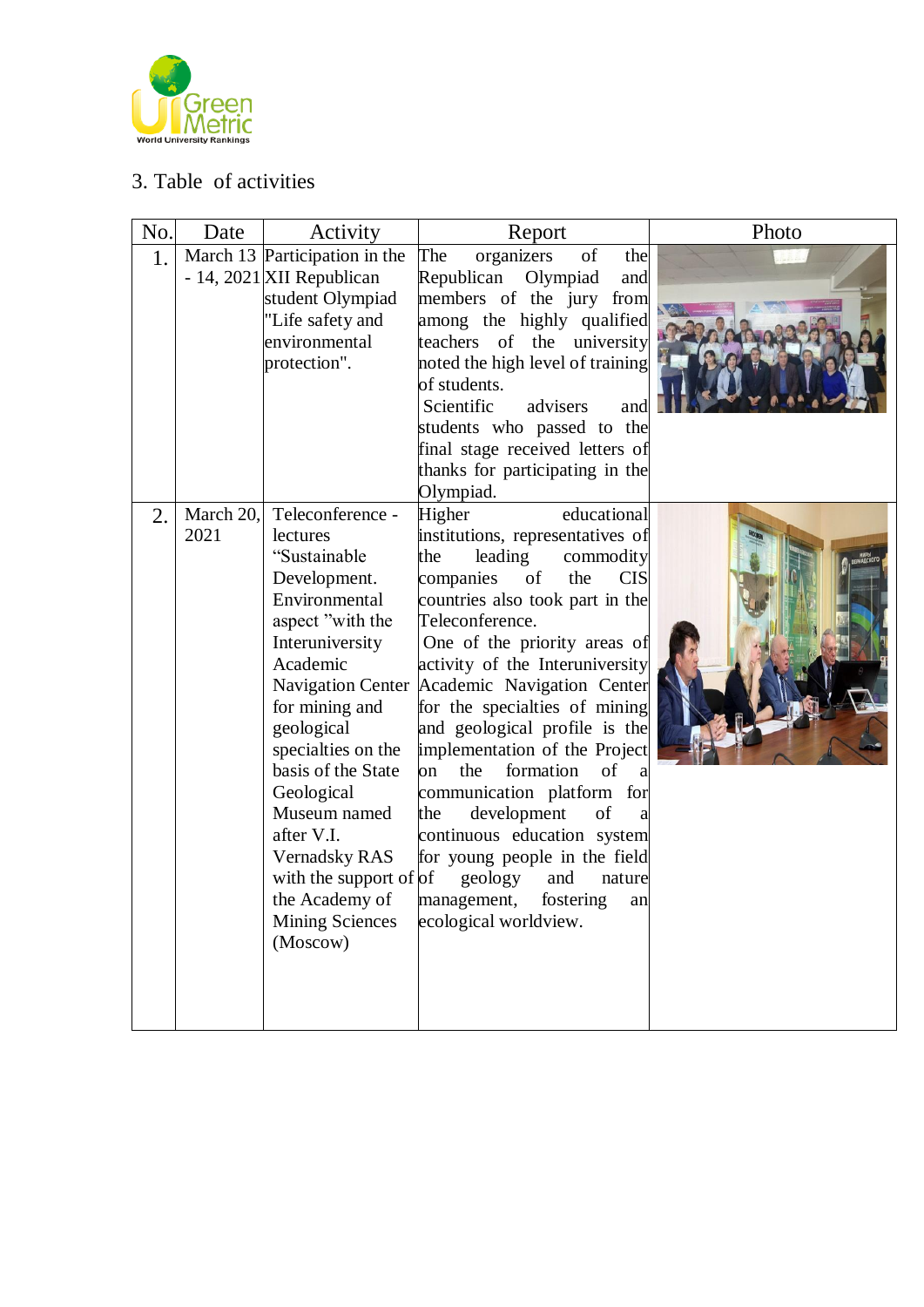

| 3. | April 29,<br>2021          | republican<br>ecological action<br>"National Day of<br>Forest Planting."<br>Within the<br>framework of this<br>action, the laying<br>alleys and the<br>planting of named<br>trees took place.                                                                 | Participation in the "Alley of Professors" is an<br>initiative of teachers, students<br>and associates of the founder<br>of<br>Karaganda<br>the<br>"Polytechnic" - academician<br>Abylkas Saginov. At the main<br>building, in the park behind<br>the<br>monument<br>the<br>to<br>of commemorative academician, 35 professors of<br>the university planted pines<br>and a plaque with the name of<br>the professor was installed<br>near each.<br>planting<br>The<br>also<br>was<br>attended by the faculty of the<br>university, members of the |          |
|----|----------------------------|---------------------------------------------------------------------------------------------------------------------------------------------------------------------------------------------------------------------------------------------------------------|--------------------------------------------------------------------------------------------------------------------------------------------------------------------------------------------------------------------------------------------------------------------------------------------------------------------------------------------------------------------------------------------------------------------------------------------------------------------------------------------------------------------------------------------------|----------|
|    |                            |                                                                                                                                                                                                                                                               | Association<br>of<br>student<br>organizations of KSTU "Zhas<br>Orda",<br>students<br>and                                                                                                                                                                                                                                                                                                                                                                                                                                                         |          |
|    |                            |                                                                                                                                                                                                                                                               | undergraduates.                                                                                                                                                                                                                                                                                                                                                                                                                                                                                                                                  |          |
| 4. | June 12,<br>2021           | Publication of a<br>textbook for<br>universities<br>"Ecology and<br>Sustainable<br>Development".                                                                                                                                                              | Publication of a textbook for<br>universities<br>"Ecology<br>and<br>Sustainable<br>Development"<br>with a presentation of the<br>university's experience in the<br>field<br>of<br>greening<br>and<br>sustainable development.                                                                                                                                                                                                                                                                                                                    | кологияд |
| 5. | Septembe<br>r 28, 2021 $ $ | The conference<br>"Restoration of<br>microbiological<br>equilibrium in<br>artificial and<br>control of soil and Monitoring the<br>water will stop the infection<br>development of<br>aggressive<br>putrefactive<br>diseases and<br>phytophages of<br>plants." | Microbiological analysis<br>of<br>plants, seeds. Calculation of<br>the<br>chemical<br>component<br>composition of the irrigation<br>program depending on the<br>natural substrates, phase of the growing season.<br>source<br>of<br>agricultural<br>of<br>plants: soil, water,<br>seeds.<br>About 50 participants                                                                                                                                                                                                                                |          |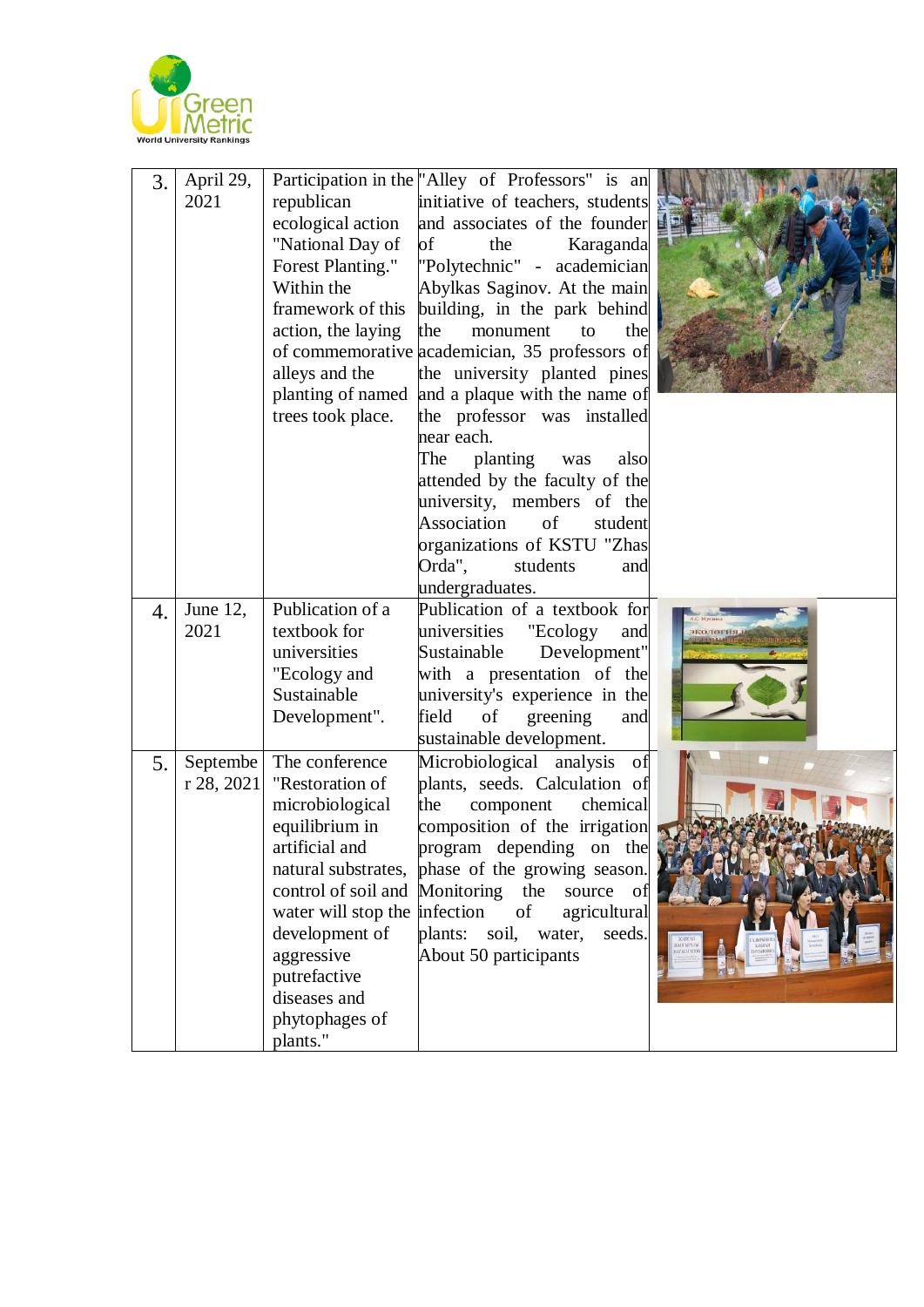

| 6. | October 2.<br>2021   | Excursion to the<br>laboratory of<br>analytical control<br>of the Department<br>of Ecology in the<br>Karaganda region.                                                                             | Specialists of the Department<br>of Laboratory and Analytical<br>Control of the Department for<br>conducted<br>students<br>an<br>excursion,<br>with<br>lesson<br>a -<br>conducting research on soil<br>and water samples.                                                                        |                                                                                            |
|----|----------------------|----------------------------------------------------------------------------------------------------------------------------------------------------------------------------------------------------|--------------------------------------------------------------------------------------------------------------------------------------------------------------------------------------------------------------------------------------------------------------------------------------------------|--------------------------------------------------------------------------------------------|
| 7. | October<br>20, 2021  | Seminar<br>"Bioadapt<br>important crops to<br>grow on original<br>substrates<br>(hydroponic<br>method) and in<br>open ground in<br>conditions of high<br>microbiological<br>and fungal<br>hazard." | <b>Measures</b><br>protect<br>to<br>agricultural plants,<br>animals<br>and<br>abiotic<br>factors<br>(soil,<br>water) from aggressive felting<br>genetically<br>modified<br>оf<br>microbiological and fungal<br>consortia that<br>reduce<br>the<br>quality of products. About 40<br>participants. |                                                                                            |
| 8. | November<br>17, 2021 | Publication of a<br>textbook for<br>universities<br>"Aleumenttik<br>ecology zhune<br>turakty damu".                                                                                                | Publication of a textbook for<br>universities<br>"Aleumenttik<br>ecology zhane turayty damu"<br>for university students                                                                                                                                                                          | А.Ж. Божбанов<br>Г.С. Сатбаева<br>ӘЛЕЯМЕТТІК ЭКОЛОГИЯ<br>TYPAKTЫ ДАМУ<br><b>DKY KUDONU</b> |

4. Challenges and Future Plans

− work on the identification of microorganisms and the development of a direction for the development of express methods to test the activity of drugs with antimicrobial and fungicidal activity is planned;

− increasing the ecological culture of society and the formation of environmental awareness in people;

− participation in the seminar UI GreenMetric 2022;

− preparation of training materials (guides to seminars and laboratories) based on monitoring data.

Ainagul Toleuova Department of Strategic Development Tel.: 8(7212)565197 e-mail: rymkul.ainagul@gmail.com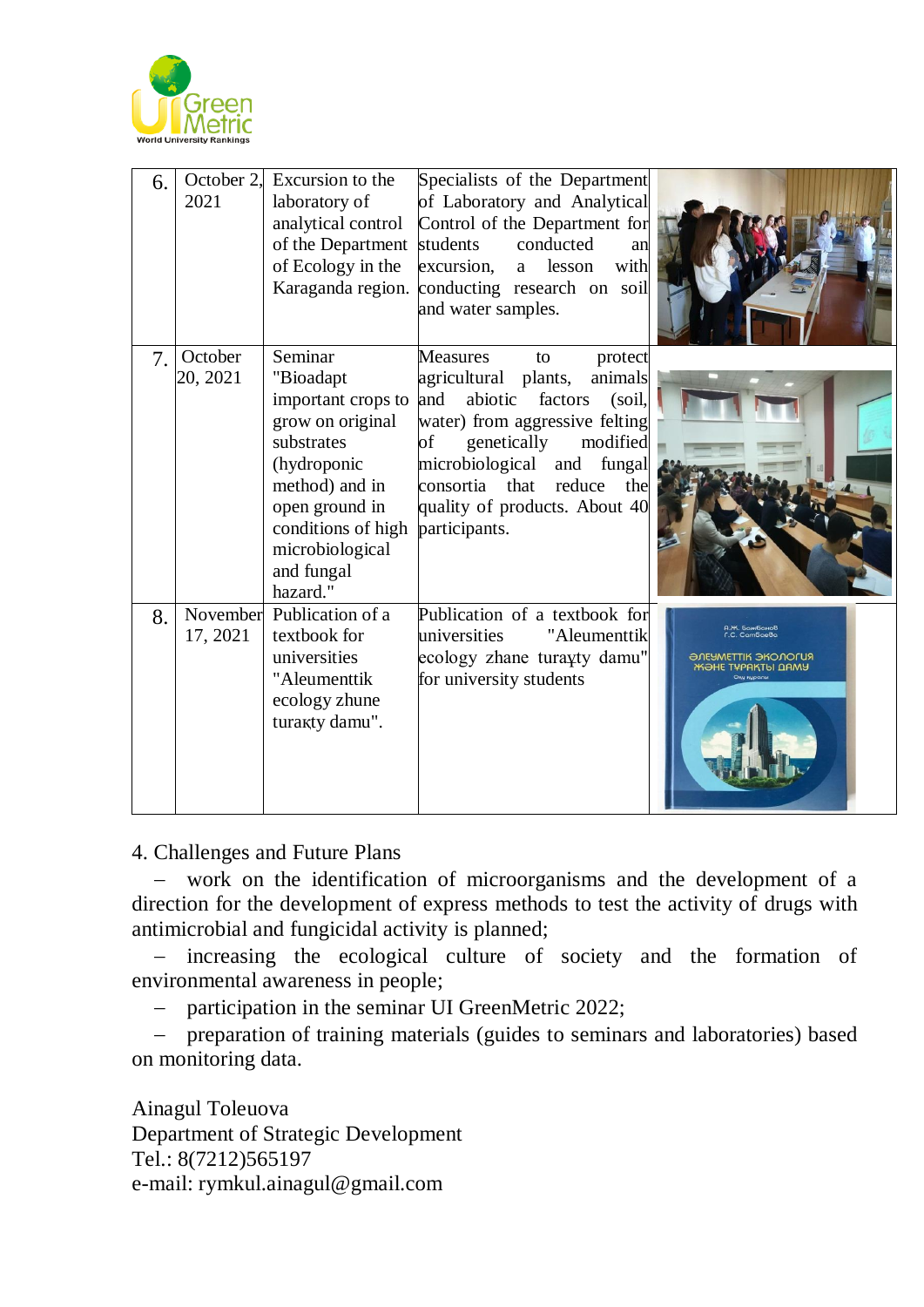



# **UI GreenMetric World University Rankings (UIGWURN) Report 2021**

Country: Kazakhstan

National Coordinator: Karaganda Technical University

1. Общий отчет

На базе университета ведутся научные исследования ориентированные на экологическую безопасность и минимизацию антропогенного воздействия на окружающую среду.

2. Мероприятия:

Внедрение мероприятий по защите сельскохозяйственных растений, животных и абиотических факторов (почва, вода) от агрессивного валяния генетически измененных микробиологических и грибковых консорциумов, снижающих качество продукции. Идея работы, заключается в биоадаптировании важных сельскохозяйственных культур к росту на оригинальных субстратах (метод гидропоники) в условиях высокой микробиологической и грибковой опасности.

С помощью метода диск-фильтрации доказана антимикробная и фунгицидная активность препаратов для овощных культур тепличного хозяйства в г. Топар (Карагандинская обл.).

Разработана программа по оздоровлению и оптимизирована концентрация нового препарата для профилактики и плановой обработки растений против корневой гнили.

В университете функционирует научно-исследовательская лаборатория «Комплексные по обеспечению промышленной, экологической безопасности и рациональному природопользованию».

Ведутся инициативные научно – исследовательские работы прикладного характера по направлениям:

✓ применение флотации для очистки промышленных сточных вод; комплексное использование физико-химических способов переработки промышленных отходов для обеспечения промышленной,

✓ экологической безопасности и рационального природопользования; извлечение редких и рассеянных элементов из отходов для обеспечения промышленной, экологической безопасности и рационального природопользования;

✓ эффективная биотехнология переработки отходов молокоперерабатывающих заводов-молочной сыворотки с получением пищевого белково-витаминного препарата.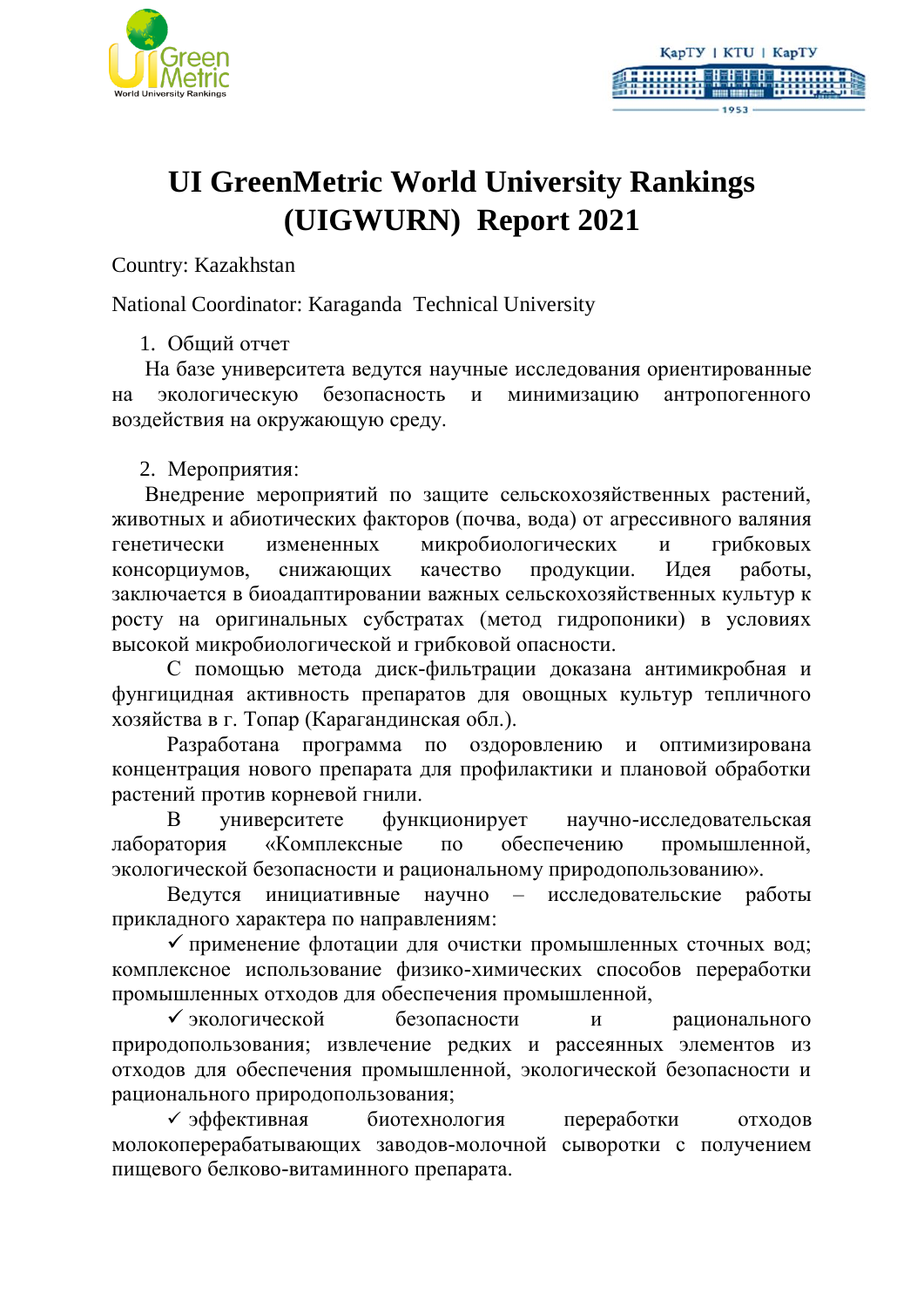

### 3. Настольные мероприятия

| $N_2$ | Дата                         | Деятельность                                                                                                                                                                                                                                                                     | Отчет                                                                                                                                                                                                                                                                                                                                                                                                                                                                                                                                                                                                               | Фота |
|-------|------------------------------|----------------------------------------------------------------------------------------------------------------------------------------------------------------------------------------------------------------------------------------------------------------------------------|---------------------------------------------------------------------------------------------------------------------------------------------------------------------------------------------------------------------------------------------------------------------------------------------------------------------------------------------------------------------------------------------------------------------------------------------------------------------------------------------------------------------------------------------------------------------------------------------------------------------|------|
| 1.    | $13 - 14$<br>марта<br>2021г. | Участие в XII<br>Республиканской<br>студенческой<br>олимпиаде<br>«Безопасность<br>жизнедеятельности и<br>защита окружающей<br>среды».                                                                                                                                            | Организаторы<br>Республиканской<br>Олимпиады и члены жюри<br>из числа<br>высококвалифицированны<br>х преподавателей ВУЗа<br>отметили высокий уровень<br>подготовки студентов.<br>Научным руководителям и<br>студентам, прошедшие в<br>финальный этап, получили<br>Благодарственные письма                                                                                                                                                                                                                                                                                                                           |      |
| 2.    | 20 марта<br>2021г.           | Телемост — лекции<br>«Устойчивое<br>развитие.<br>Экологический<br>аспект» с<br>Межвузовским<br>Академическим<br>Центром навигации<br>по специальностям<br>профиля на базе<br>Государственного<br>им. В.И.Вернадского<br>РАН при поддержке<br>Академии горных<br>наук (г. Москва) | за участие в Олимпиаде.<br>В Телемосте также<br>приняли участие высшие<br>учебные заведения,<br>представители ведущих<br>сырьевых компаний стран<br>СНГ. Одним из<br>приоритетных<br>направлений деятельности<br>Межвузовского<br>горно-геологического Академического Центра<br>навигации по<br>специальностям горно-<br>геологического музея геологического профиля<br>является реализация<br>Проекта по формированию<br>коммуникационной<br>площадки для развития<br>непрерывной системы<br>образования молодежи в<br>области геологии и<br>природопользования,<br>воспитания<br>экологического<br>мировоззрения. |      |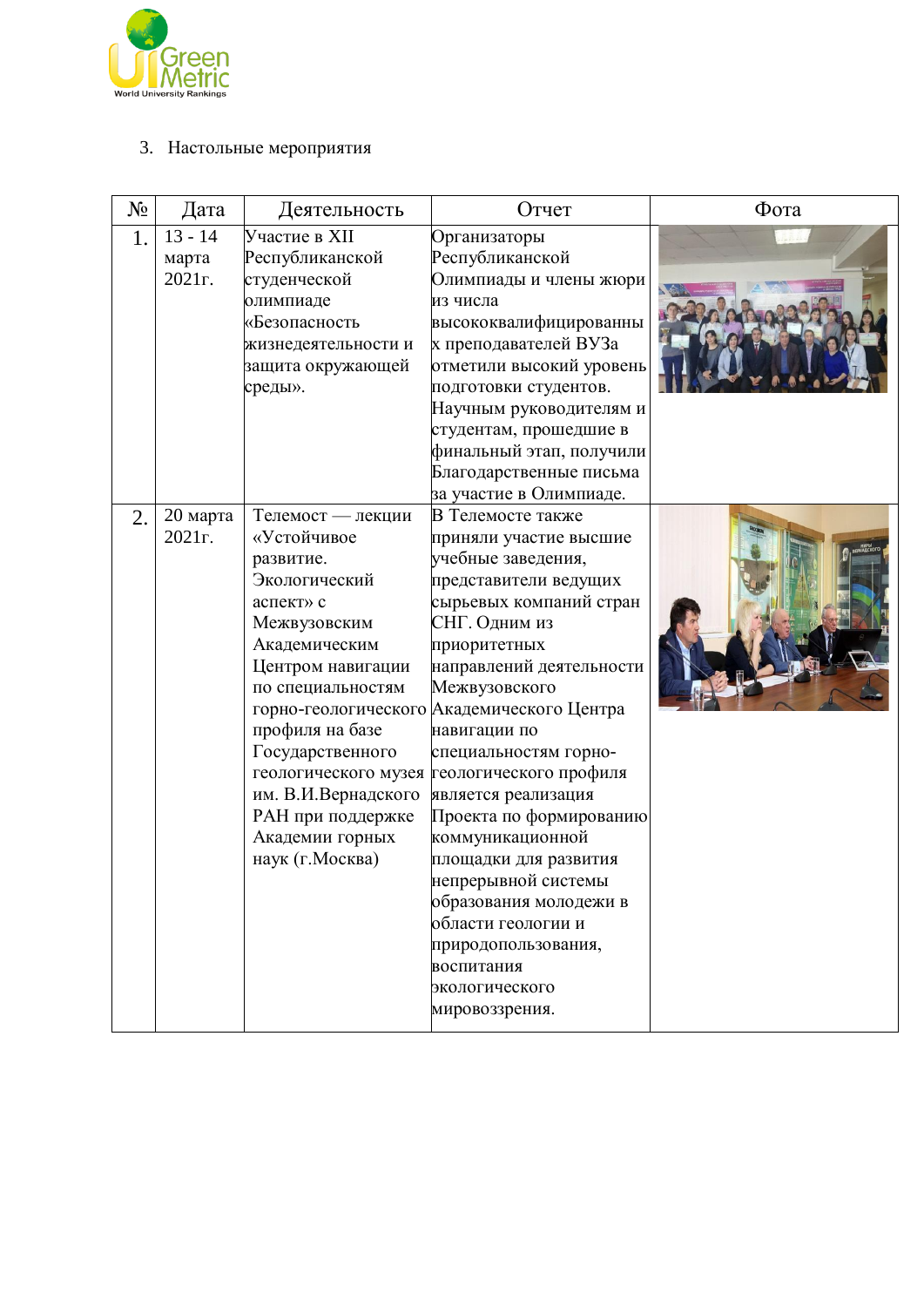

| 3. | 29 апреля<br>2021r.      | Участие в<br>республиканской<br>экологической акции<br>«Национальный день и сподвижников<br>посадки леса».В<br>рамках этой акции<br>должна прошла<br>закладка памятных<br>аллей, посадка<br>именных деревьев.                     | «Аллеи профессоров» -<br>это инициатива<br>преподавателей, учеников<br>основателя<br>Карагандинского<br>«политеха» - академика<br>Абылкаса Сагинова. У<br>главного корпуса, в сквере<br>за памятником академику<br>35 профессоров вуза<br>посадили сосны и около<br>каждой установили<br>табличку с указанием<br>фамилии профессора.<br>В посадке также приняли<br>участие профессорско-<br>преподавательский состав<br>университета, члены<br>Ассоциации студенческих<br>организаций КарГТУ «Жас<br>Орда», студенты и<br>магистранты. |                 |
|----|--------------------------|-----------------------------------------------------------------------------------------------------------------------------------------------------------------------------------------------------------------------------------|----------------------------------------------------------------------------------------------------------------------------------------------------------------------------------------------------------------------------------------------------------------------------------------------------------------------------------------------------------------------------------------------------------------------------------------------------------------------------------------------------------------------------------------|-----------------|
| 4. | 12 июнь<br>2021г.        | Издание учебника для Издание учебника для<br>вузов «Экология и<br>устойчивое<br>развития».                                                                                                                                        | вузов «Экология и<br>устойчивое развития» с<br>презентацией опыта<br>университета в области<br>экологизации и<br>устойчивого развития.                                                                                                                                                                                                                                                                                                                                                                                                 | <b>экология</b> |
| 5. | 28<br>сентябрь<br>2021r. | Конференция<br>«Восстановление<br>равновесия в<br>искусственных и<br>естественных<br>почв и воды позволит источника заражения<br>остановить развитие<br>агрессивных<br><b>ГНИЛОСТНЫХ</b><br>заболеваний и<br>фитофагов растений». | Микробиологический<br>анализ растений, семян.<br>микробиологического Расчет компонентного<br>химического состава<br>программы полива в<br>зависимости от фазы<br>субстратах, контроль вегетации. Мониторинг<br>сельскохозяйственных<br>растений: почва, вода,<br>семена. Около 50<br>участников                                                                                                                                                                                                                                        |                 |